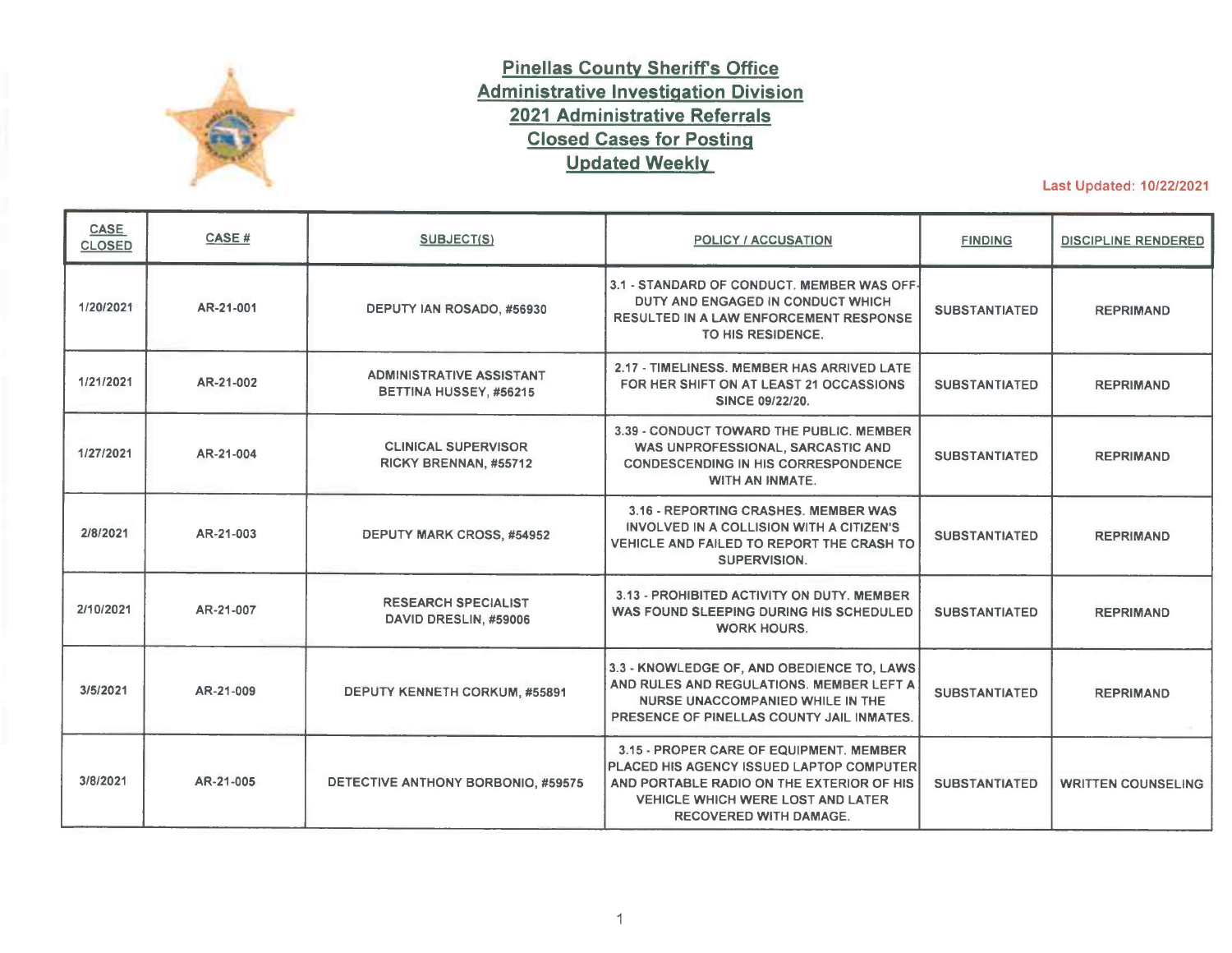| CASE<br><b>CLOSED</b> | CASE #    | <b>SUBJECT(S)</b>                                                     | <b>POLICY / ACCUSATION</b>                                                                                                                                                                     | <b>FINDING</b>       | DISCIPLINE RENDERED       |
|-----------------------|-----------|-----------------------------------------------------------------------|------------------------------------------------------------------------------------------------------------------------------------------------------------------------------------------------|----------------------|---------------------------|
| 3/9/2021              | AR-21-006 | DEPUTY CHRISTOPHER VOYER, #59057                                      | 3.4(D) - PERFORMANCE OF DUTY. WHILE<br>INSTRUCTING THE MEMBER FAILED TO VERIFY A<br>TRAINING ANTENDEE WAS PROVIDED CORRECT<br>AMMUNITION. USE RESULTED IN DAMAGE TO<br><b>AGENCY PROPERTY.</b> | <b>SUBSTANTIATED</b> | <b>REPRIMAND</b>          |
| 3/9/2021              | AR-21-008 | <b>CHILD PROTECTION INVESTIGATOR</b><br>NICOLE STANLEY, #60105        | 3.4(D) - PERFORMANCE OF DUTY. MEMBER<br><b>FAILED TO COMPLETE CASE RELATED</b><br><b>DOCUMENTATION WITHIN TIMEFRAMES</b><br><b>ESTABLISHED BY POLICY.</b>                                      | <b>SUBSTANTIATED</b> | <b>REPRIMAND</b>          |
| 3/12/2021             | AR-21-010 | FAMILY SUPPORT SERVICES WORKER DEANNA<br><b>HOBSON, #60178</b>        | 3.3 - KNOWLEDGE OF, AND OBEDIENCE TO, LAWS<br>AND RULES AND REGULATIONS. MEMBER<br><b>CONDUCTED AN UNAUTHORIZED COMPUTER</b><br>INQUIRY.                                                       | <b>SUBSTANTIATED</b> | <b>WRITTEN COUNSELING</b> |
| 3/15/2021             | AR-21-016 | <b>CORPORAL GILBERTO PEREZ, #57156</b>                                | 3.3 - KNOWLEDGE OF, AND OBEDIENCE TO, LAWS<br>AND RULES AND REGULATIONS. MEMBER<br><b>ACCIDENTALLY DISCHARGED HIS ELECTRONIC</b><br><b>CONTROL WEAPON.</b>                                     | <b>SUBSTANTIATED</b> | <b>WRITTEN COUNSELING</b> |
| 3/22/2021             | AR-21-015 | DEPUTY JOSEPH ROBINSON, #58520                                        | 2.17 - TIMELINESS, MEMBER HAS ARRIVED LATE<br>FOR HIS SHIFT ON SIX OCCASIONS SINCE 10/15/20                                                                                                    | <b>SUBSTANTIATED</b> | <b>REPRIMAND</b>          |
| 3/25/2021             | AR-21-014 | DEPUTY JAMES WILHELM, #56466                                          | 3.3 - KNOWLEDGE OF, AND OBEDIENCE TO, LAWS<br>AND RULES AND REGULATIONS. MEMBER<br><b>ACCIDENTALLY DISCHARGED HIS ELECTRONIC</b><br><b>CONTROL WEAPON.</b>                                     | <b>SUBSTANTIATED</b> | <b>WRITTEN COUNSELING</b> |
| 3/26/2021             | AR-21-013 | <b>LICENSED PRACTICAL NURSE</b><br>JANIS MCKIEL, #59672               | 3.4(D) - PERFORMANCE OF DUTY. MEMBER<br><b>FAILED TO RESPOND TO AN INMATE MEDICAL</b><br><b>COMPLAINT REPORTED BY A DETENTION</b><br>DEPUTY.                                                   | <b>SUBSTANTIATED</b> | <b>REPRIMAND</b>          |
| 3/29/2021             | AR-21-017 | <b>CORPORAL SHAWN BRINSON, #58505</b><br>DEPUTY EUGENE SNITKO, #58643 | 3.31(D) - FAILING TO SUBMIT PROPERLY WRITTEN<br>REPORTS. MEMBERS FAILED TO DOCUMENT<br>THEIR INVOLVEMENT IN AN INCIDENT WITH AN<br><b>INMATE.</b>                                              | <b>SUBSTANTIATED</b> | <b>REPRIMAND</b>          |
| 3/31/2021             | AR-21-018 | DETECTIVE DENNIS CURTIN, #58373                                       | 3.15 - PROPER CARE OF EQUIPMENT. MEMBER<br><b>LOST HIS AGENCY ISSUED ELECTRONIC</b><br><b>CONTROL WEAPON.</b>                                                                                  | <b>SUBSTANTIATED</b> | <b>WRITTEN COUNSELING</b> |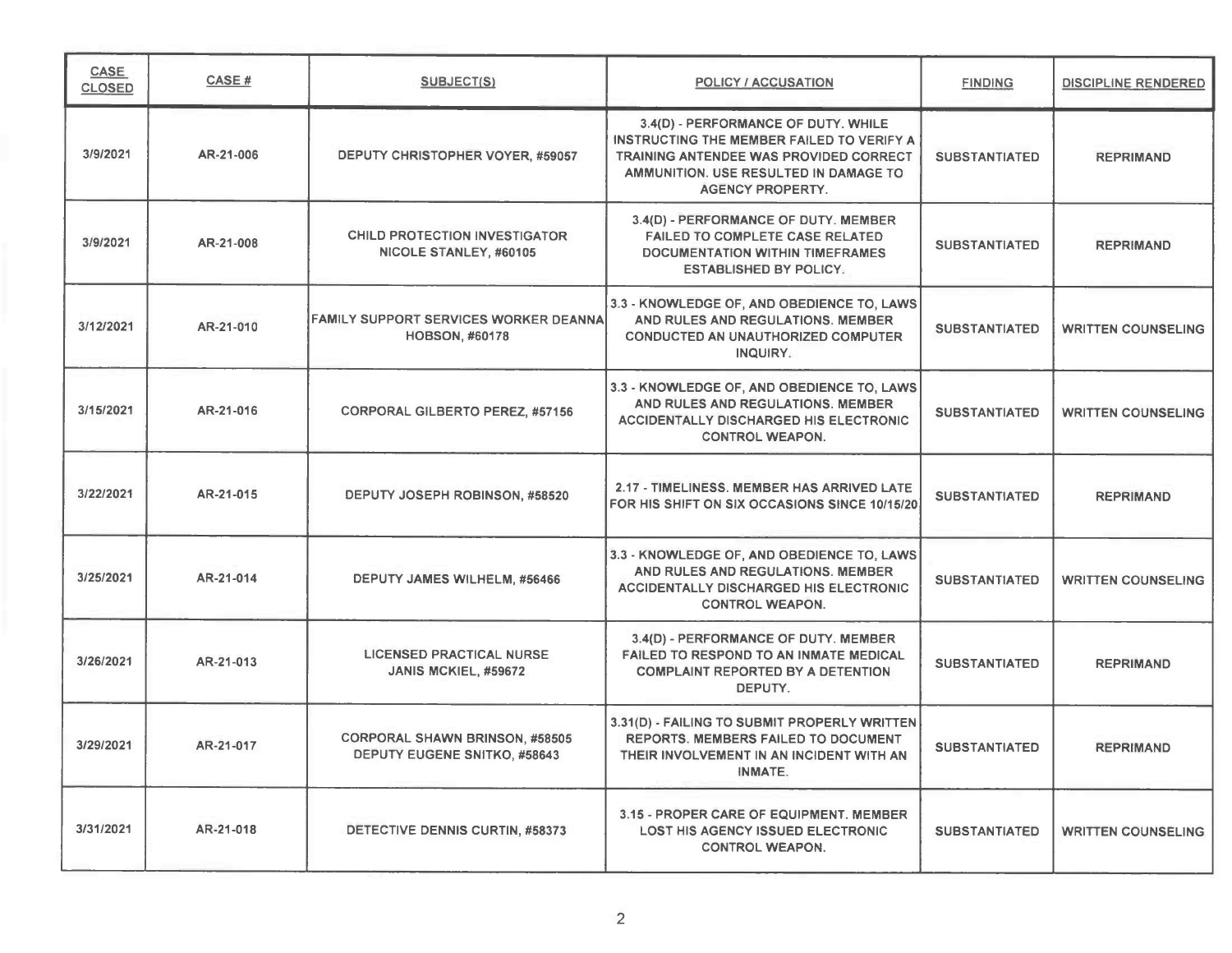| CASE<br><b>CLOSED</b> | <b>CASE#</b> | SUBJECT(S)                                                            | <b>POLICY / ACCUSATION</b>                                                                                                                                                                        | <b>FINDING</b>       | <b>DISCIPLINE RENDERED</b> |
|-----------------------|--------------|-----------------------------------------------------------------------|---------------------------------------------------------------------------------------------------------------------------------------------------------------------------------------------------|----------------------|----------------------------|
| 4/1/2021              | AR-21-012    | <b>LICENSED PRACTICAL NURSE</b><br>REGINALD JOSEPH, #58131            | 3.4(D) - PERFORMANCE OF DUTY. MEMBER<br><b>FAILED TO FOLLOW ESTABLISHED PROCEDURES</b><br>WHILE ADDRESSING A PATIENT'S MEDICAL<br><b>COMPLAINT.</b>                                               | <b>SUBSTANTIATED</b> | <b>WRITTEN COUNSELING</b>  |
| 4/29/2021             | AR-21-023    | <b>CORPORAL THOMAS CASSIDY, #58636</b><br>DEPUTY HUNTER STOUT, #60156 | 3.4(D) - PERFORMANCE OF DUTY. MEMBERS DID<br>NOT AUTHOR A WRITTEN REPORT OR NOTIFY<br>CHAIN OF COMMAND OF INMATE FIGHT.                                                                           | <b>SUBSTANTIATED</b> | <b>REPRIMAND</b>           |
| 5/3/2021              | AR-21-019    | <b>LICENSED PRACTICAL NURSE</b><br>ALANNA SPINACI, #60378             | 3.39 - CONDUCT TOWARD THE PUBLIC, MEMBER<br>ENGAGED IN A VERBAL ARGUMENT WITH AN<br>INMATE AND CALLED THE INMATE A PROFANE<br>NAME.                                                               | <b>SUBSTANTIATED</b> | <b>WRITTEN COUNSELING</b>  |
| 5/3/2021              | AR-21-022    | DEPUTY HERBERT PORRATA, #60304                                        | 3.3 - KNOWLEDGE OF, AND OBEDIENCE TO, LAWS<br>AND RULES AND REGULATIONS. MEMBER<br><b>ACCIDENTALLY DISCHARGED HIS ELECTRONIC</b><br><b>CONTROL WEAPON.</b>                                        | <b>SUBSTANTIATED</b> | <b>WRITTEN COUNSELING</b>  |
| 5/13/2021             | AR-21-011    | <b>LICENSED PRACTICAL NURSE</b><br>JANE DESANTO, #56255               | 3.4(D) - PERFORMANCE OF DUTY. MEMBER<br>ALLOWED AN INMATE COMPLAINANING OF A<br><b>MEDICAL CONCERN TO REMAIN IN THEIR</b><br><b>CURRENT HOUSING.</b>                                              | <b>SUBSTANTIATED</b> | <b>WRITTEN COUNSELING</b>  |
| 5/14/2021             | AR-21-020    | SERGEANT JAMES ARNTZ, #55450                                          | 3.31(F) - FAILURE TO PROPERLY SUPERVISE.<br><b>MEMBER FAILED TO PROPERLY SUPERVISE A</b><br>SUBORDINATE MEMBER WHO ENGAGED IN THE<br><b>PURSUIT OF A VEHICLE.</b>                                 | <b>SUBSTANTIATED</b> | <b>REPRIMAND</b>           |
| 5/17/2021             | AR-21-025    | <b>DEPUTY CARLOS PURCHADES, #60154</b>                                | 3.15 - PROPER CARE OF EQUIPMENT. MEMBER<br>FAILED TO SECURE HIS PERSONALLY OWNED<br>VEHICLE, RESULTING IN THE THEFT OF HIS<br><b>AGENCY CREDENTIALS.</b>                                          | <b>SUBSTANTIATED</b> | <b>WRITTEN COUNSELING</b>  |
| 5/25/2021             | AR-21-021    | <b>DEPUTY JONATHAN MCMANIS, #56128</b>                                | 3.1 - STANDARD OF CONDUCT, MEMBER MADE<br><b>INAPPROPRIATE COMMENTS WHILE ATTENDING</b><br><b>TRAINING.</b>                                                                                       | <b>SUBSTANTIATED</b> | <b>REPRIMAND</b>           |
| 6/1/2021              | AR-21-028    | SERGEANT JAMES BRUECHNER, #54400                                      | 3.31(F) - FAILURE TO PROPERLY SUPERVISE.<br>MEMBER FAILED TO PROPERLY SUPERVISE A<br>SUBORDINATE MEMBER, WHICH RESULTED IN A<br><b>CRIMINAL INVESTIGATION BEING HANDLED</b><br><b>IMPROPERLY.</b> | <b>SUBSTANTIATED</b> | <b>REPRIMAND</b>           |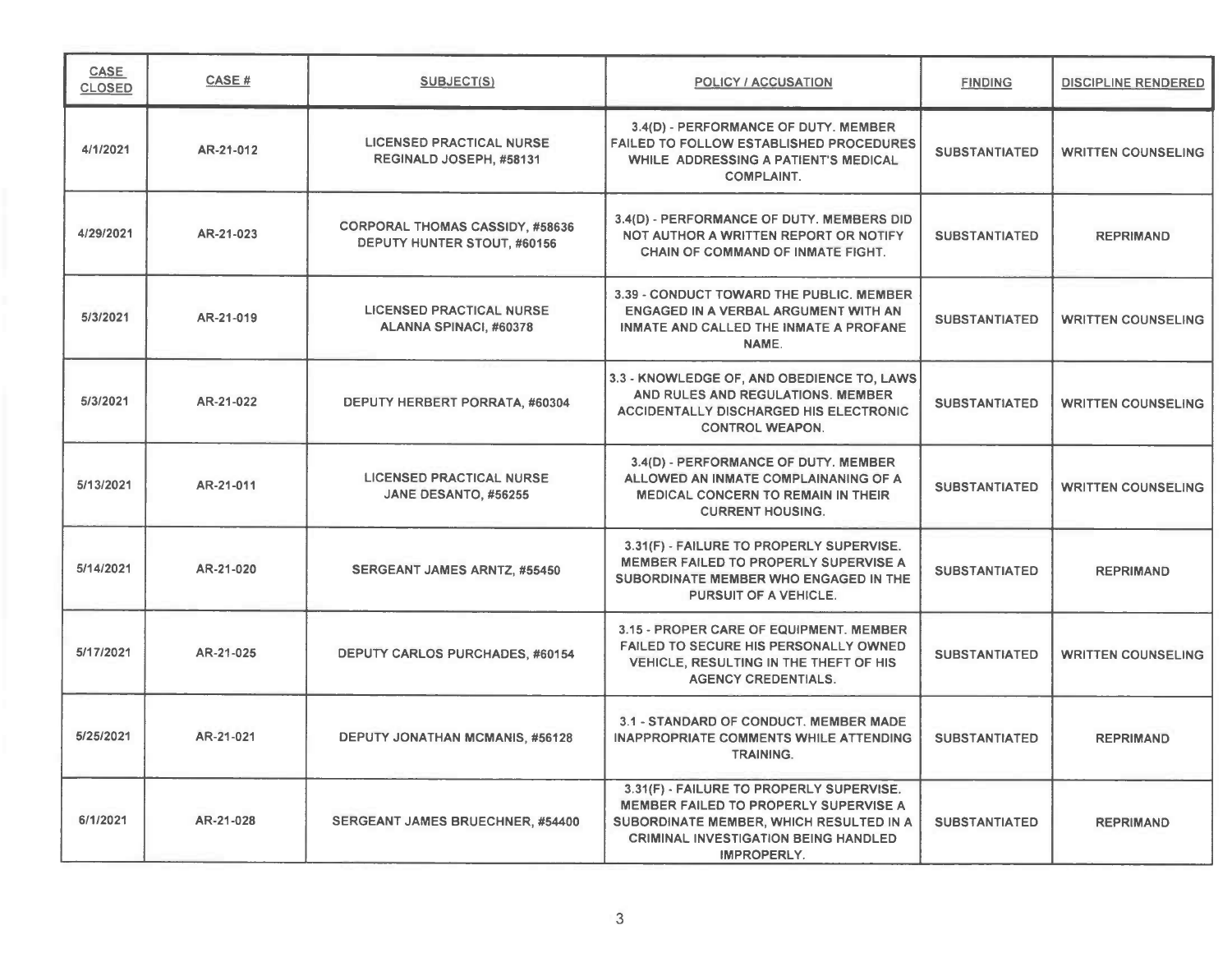| <b>CASE</b><br><b>CLOSED</b> | CASE#     | <b>SUBJECT(S)</b>                                                    | <b>POLICY / ACCUSATION</b>                                                                                                                                             | <b>FINDING</b>       | <b>DISCIPLINE RENDERED</b> |
|------------------------------|-----------|----------------------------------------------------------------------|------------------------------------------------------------------------------------------------------------------------------------------------------------------------|----------------------|----------------------------|
| 6/2/2021                     | AR-21-029 | JUVENILE ELECTRONIC MONITORING<br>SPECIALIST PAUL HICKS, #56223      | 3.4(D) - PERFORMANCE OF DUTY. MEMBER WAS<br>SARCASTIC AND DEFIANT TOWARD AN<br>ASSISTANT STATE ATTORNEY DURING TRIAL<br><b>PREPARATIONS.</b>                           | <b>SUBSTANTIATED</b> | <b>WRITTEN COUNSELING</b>  |
| 6/2/2021                     | AR-21-030 | <b>CORPORAL KEVIN FEY, #58326</b>                                    | 3.3 - KNOWLEDGE OF, AND OBEDIENCE TO, LAWS<br>AND RULES AND REGULATIONS. MEMBER<br><b>ACCIDENTALLY DISCHARGED HIS ELECTRONIC</b><br><b>CONTROL WEAPON.</b>             | <b>SUBSTANTIATED</b> | <b>WRITTEN COUNSELING</b>  |
| 6/4/2021                     | AR-21-024 | <b>DEPUTY NICHOLAS VEGA, #59647</b>                                  | 3.15 - PROPER CARE OF EQUIPMENT. MEMBER<br>LEFT HIS AGENCY ISSUED RIFLE UNSECURED IN<br>THE PASSENGER COMPARTMENT OF HIS<br><b>VEHICLE, WHICH WAS UNLOCKED.</b>        | <b>SUBSTANTIATED</b> | <b>REPRIMAND</b>           |
| 6/8/2021                     | AR-21-027 | <b>PROBATION SUPERVISOR</b><br><b>DESIREE BRITT-ANDERSON, #57446</b> | 3.4(D) - PERFORMANCE OF DUTY. MEMBER<br>FAILED TO TAKE FOLLOW-UP ACTION OR NOTIFY<br>HER SUPERVISION OF AN OVERSIGHT ERROR<br>DISCOVERED DURING A CASE AUDIT.          | <b>SUBSTANTIATED</b> | <b>REPRIMAND</b>           |
| 6/1/2021                     | AR-21-026 | DEPUTY CLAY SAUNDERS, #55790                                         | 3.19 - CARE, CUSTODY, AND CONTROL OF<br>PROPERTY / EVIDENCE. MEMBER FAILED TO<br><b>PROPERLY SUBMIT EVIDENCE COLLECTED</b><br>DURING A VEHICLE BURGLARY INVESTIGATION. | <b>SUBSTANTIATED</b> | <b>WRITTEN COUNSELING</b>  |
| 6/21/2021                    | AR-21-031 | DEPUTY BRIAN BEELER, #59216                                          | 3.15 - PROPER CARE OF EQUIPMENT, MEMBER<br><b>LOST HIS AGENCY CREDENTIALS AND BUILDING</b><br><b>ACCESS CARD.</b>                                                      | <b>UNFOUNDED</b>     | N/A                        |
| 6/25/2021                    | AR-21-033 | DEPUTY CATHERINE FEDELE, #59038                                      | 3.3 - KNOWLEDGE OF, AND OBEDIENCE TO, LAWS<br>AND RULES AND REGULATIONS. MEMBER<br><b>ACCIDENTALLY DISCHARGED HER ELECTRONIC</b><br><b>CONTROL WEAPON.</b>             | <b>SUBSTANTIATED</b> | <b>WRITTEN COUNSELING</b>  |
| 6/25/2021                    | AR-21-036 | DEPUTY STEPHANIE MANN, #56187                                        | 3.39 - CONDUCT TOWARD THE PUBLIC. MEMBER<br>BEGAN AN UNWANTED, PERSONAL<br><b>CONVERSATION WITH AN INMATE.</b>                                                         | <b>SUBSTANTIATED</b> | <b>REPRIMAND</b>           |
| 6/29/2021                    | AR-21-035 | MEDICAL DIRECTOR KEVIN KYLE, #58893                                  | 3.1 - STANDARD OF CONDUCT. MEMBER WAS<br>RUDE AND CONDESCENDING TOWARD AN<br>APPLICANT.                                                                                | <b>SUBSTANTIATED</b> | <b>REPRIMAND</b>           |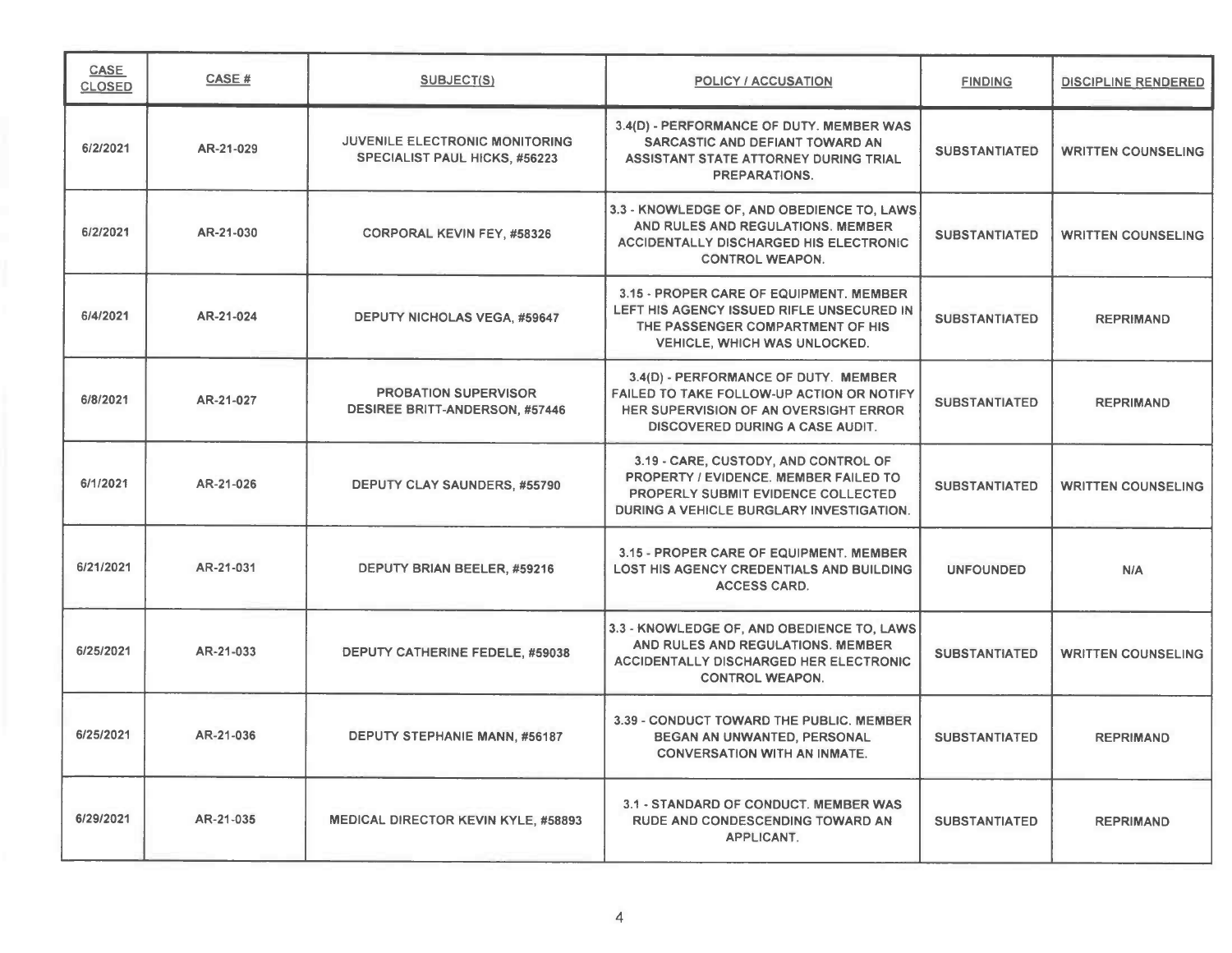| <b>CASE</b><br><b>CLOSED</b> | CASE#     | SUBJECT(S)                                                                                                                                         | POLICY / ACCUSATION                                                                                                                                                                             | <b>FINDING</b>       | <b>DISCIPLINE RENDERED</b> |
|------------------------------|-----------|----------------------------------------------------------------------------------------------------------------------------------------------------|-------------------------------------------------------------------------------------------------------------------------------------------------------------------------------------------------|----------------------|----------------------------|
| 7/7/2021                     | AR-21-032 | <b>INMATE RECORDS SPECIALIST III</b><br><b>MARLIN RIVERA-PEREZ, #59262</b>                                                                         | 3.4(D) - PERFORMANCE OF DUTY. MEMBER<br><b>FAILED TO VERIFY A COURT ORDERED</b><br><b>CUSTODIAN WAS PRESENT PRIOR TO THE</b><br><b>RELEASE OF AN INMATE.</b>                                    | <b>SUBSTANTIATED</b> | <b>REPRIMAND</b>           |
| 7/12/2021                    | AR-21-034 | LIEUTENANT THOMAS MONTGOMERY, #54581<br>LIEUTENANT WILLIAM BYRD, #54118<br>SERGEANT CHAD MCINTYRE, #56081<br><b>SERGEANT LONNIE REDMON, #56592</b> | 3.31(F) - FAILURE TO PROPERLY SUPERVISE.<br><b>MEMBERS TOOK NO SUPERVISORY ACTION TO</b><br>TERMINATE AN UNAUTHORIZED PURSUIT.                                                                  | <b>SUBSTANTIATED</b> | <b>REPRIMAND X4</b>        |
| 8/2/2021                     | AR-21-038 | <b>CORPORAL SCOTT COLLINS, #55688</b>                                                                                                              | 3.4(D) - PERFORMANCE OF DUTY. MEMBER<br>ALLOWED A HANDCUFFED JUVENILE TO<br>TEMPORARILY ESCAPE FROM HIS CUSTODY.                                                                                | <b>SUBSTANTIATED</b> | <b>REPRIMAND</b>           |
| 8/9/2021                     | AR-21-037 | INMATE RECORDS SPECIALIST III<br><b>KAREN KUNZ, #57593</b>                                                                                         | 3.4(D) - PERFORMANCE OF DUTY. MEMBER<br><b>FAILED TO TAKE ACTION ON A TELETYPE</b><br>RELEASING AN OUT OF STATE HOLD ON AN<br>INMATE. THE ERROR RESULTED IN A NINE AND A<br>HALF HOUR OVERSTAY. | <b>SUBSTANTIATED</b> | <b>REPRIMAND</b>           |
| 8/9/2021                     | AR-21-040 | <b>INMATE RECORDS SPECIALIST III</b><br>EDITH PATRICK, #58099                                                                                      | 3.4(D) - PERFORMANCE OF DUTY. MEMBER<br><b>INACCURATELY COMPLETED THE BOOKING</b><br><b>VERIFICATION PROCESS ON AN INMATE WHICH</b><br><b>RESULTED IN AN ERRONEOUS RELEASE.</b>                 | <b>SUBSTANTIATED</b> | <b>WRITTEN COUNSELING</b>  |
| 8/9/2021                     | AR-21-045 | DEPUTY JACK SKIPPER, #59173                                                                                                                        | 3.3 - KNOWLEDGE OF, AND OBEDIENCE TO, LAWS<br>AND RULES AND REGULATIONS. MEMBER<br>ACCIDENTALLY DISCHARGED HIS ELECTRONIC<br><b>CONTROL WEAPON.</b>                                             | <b>SUBSTANTIATED</b> | <b>WRITTEN COUNSELING</b>  |
| 8/10/2021                    | AR-21-041 | <b>INMATE RECORDS SPECIALIST III</b><br><b>ANTOINETTE GUGLIOTA, #54151</b>                                                                         | 3.4(D) - PERFORMANCE OF DUTY. MEMBER<br><b>FAILED TO RECOGNIZE AN INMATE HAD AN</b><br>ACTIVE PROBABLE CAUSE AFFIDAVIT FOR THEIR<br>ARREST, WHICH RESULTED IN AN ERRONEOUS<br><b>RELEASE.</b>   | <b>SUBSTANTIATED</b> | <b>REPRIMAND</b>           |
| 8/10/2021                    | AR-21-044 | <b>CLINICAL SUPERVISOR</b><br><b>VALERIE PHILLIPS, #58451</b>                                                                                      | 3.4(A) - PERFORMANCE OF DUTY. MEMBER<br><b>REFUSED TO ASSIST DETENTION AND</b><br><b>CORRECTIONS STAFF WITH THE BATHING OF AN</b><br>INMATE.                                                    | <b>SUBSTANTIATED</b> | <b>REPRIMAND</b>           |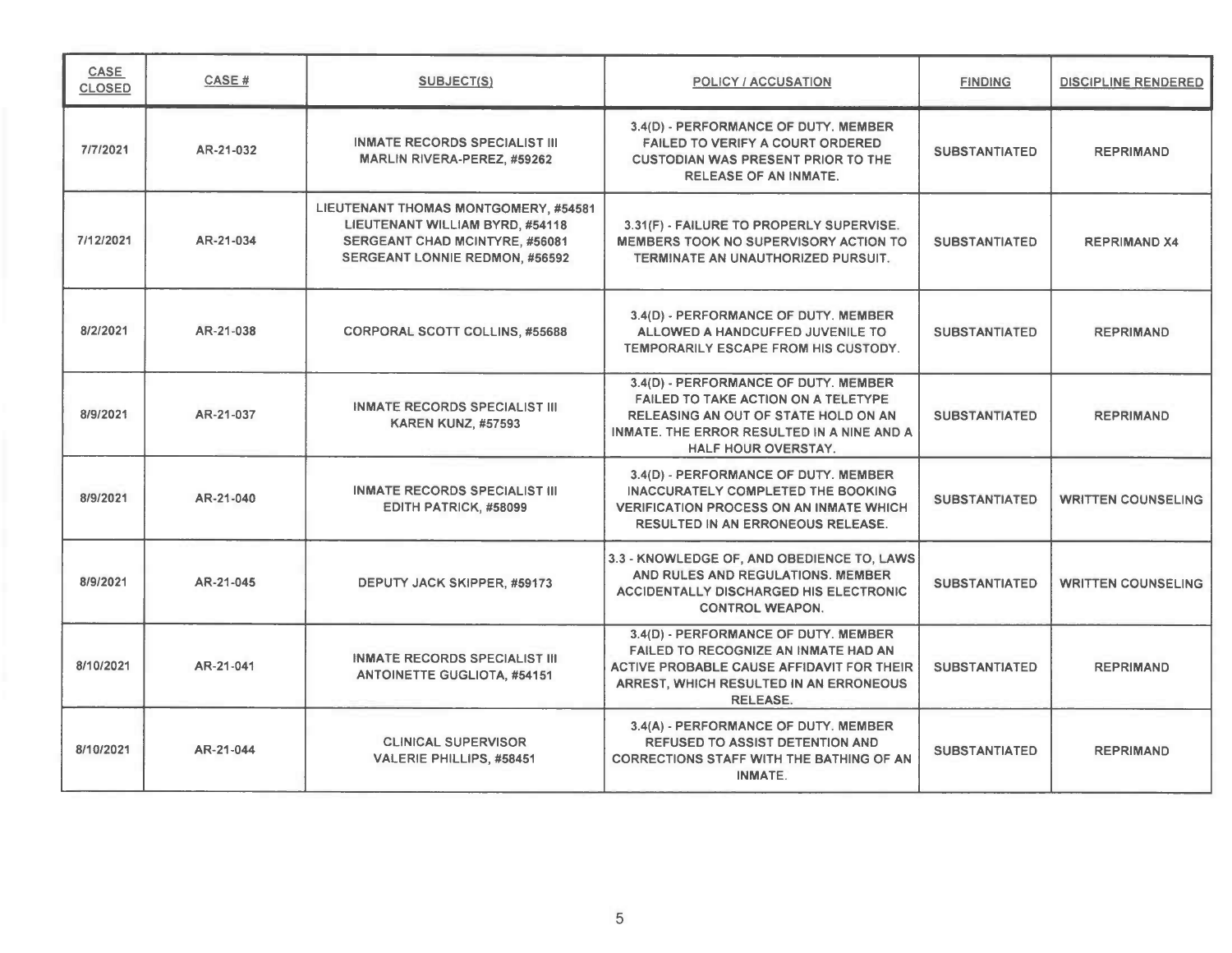| <b>CASE</b><br><b>CLOSED</b> | CASE#     | <b>SUBJECT(S)</b>                                         | <b>POLICY / ACCUSATION</b>                                                                                                                                                                                                                            | <b>FINDING</b>       | <b>DISCIPLINE RENDERED</b> |
|------------------------------|-----------|-----------------------------------------------------------|-------------------------------------------------------------------------------------------------------------------------------------------------------------------------------------------------------------------------------------------------------|----------------------|----------------------------|
| 8/12/2021                    | AR-21-042 | SERGEANT JOHN WAUGH, #55220                               | 3.4(D) - PERFORMANCE OF DUTY. MEMBER<br><b>IMPROPERLY DIRECTED A SUBORDINATE TO</b><br><b>REFER CRIMINAL CHARGES TO THE STATE</b><br>ATTORNEY'S OFFICE IN LIEU OF A PHYSICAL<br>ARREST, AFTER PROBABLE CAUSE HAD BEEN<br>DEVELOPED FOR CHILD NEGLECT. | <b>SUBSTANTIATED</b> | <b>REPRIMAND</b>           |
| 8/27/2021                    | AR-21-047 | DEPUTY LEVI BLAKE, #59881                                 | 3.4(D) - PERFORMANCE OF DUTY. MEMBER<br>FAILED TO APPEAR FOR A VIDEO DEPOSITION<br>FOR WHICH HE WAS SUBPOENAED TO ATTEND.<br><b>ADDITIONALLY, MEMBER AUTHORED SIX</b><br>REPORTS WHICH CONTAINED CRITICAL ERRORS.                                     | <b>SUBSTANTIATED</b> | <b>WRITTEN COUNSELING</b>  |
| 8/27/2021                    | AR-21-043 | LIEUTENANT RYAN BUCKLEY, #54125                           | 3.4(D) - PERFORMANCE OF DUTY. MEMBER<br>FAILED TO ADEQUATELY STAFF HIS SHIFT<br>DURING A HOLIDAY WEEKEND.                                                                                                                                             | <b>SUBSTANTIATED</b> | <b>REPRIMAND</b>           |
| 9/10/2021                    | AR-21-039 | <b>SERGEANT AARON BELCHER, #57109</b>                     | 3.15 - PROPER CARE OF EQUIPMENT. MEMBER'S<br>AGENCY CREDENTIALS WERE EITHER LOST OR<br>STOLEN.                                                                                                                                                        | <b>SUBSTANTIATED</b> | <b>WRITTEN COUNSELING</b>  |
| 9/13/2021                    | AR-21-048 | <b>FORENSIC SCIENCE SPECIALIST</b><br>LINDA SCIRE, #52760 | 3.19 - CARE, CUSTODY, AND CONTROL OF<br>PROPERTY / EVIDENCE, MEMBER LOST AN ITEM<br>OF EVIDENCE WHICH WAS PART OF A CRIMINAL<br><b>INVESTIGATION.</b>                                                                                                 | <b>SUBSTANTIATED</b> | <b>WRITTEN COUNSELING</b>  |
| 10/4/2021                    | AR-21-049 | DEPUTY JASON ELLIS, #57430                                | 3.4(D) - PERFORMANCE OF DUTY. MEMBER<br><b>FAILED TO USE APPROPRIATE OFFICER SAFETY</b><br>TACTICS WHEN DEALING WITH AN AGGRESSIVE<br>AND UNCOOPERATIVE SUSPECT.                                                                                      | <b>SUBSTANTIATED</b> | <b>WRITTEN COUNSELING</b>  |
| 10/4/2021                    | AR-21-050 | DEPUTY JONATHAN JOYNER, #56971                            | 3.32 - ABUSE OF SICK TIME. MEMBER CALLED<br>OUT SICK AFTER A REQUEST TO UTILIZE<br><b>VACATION TIME WAS DENIED.</b>                                                                                                                                   | <b>SUBSTANTIATED</b> | <b>REPRIMAND</b>           |